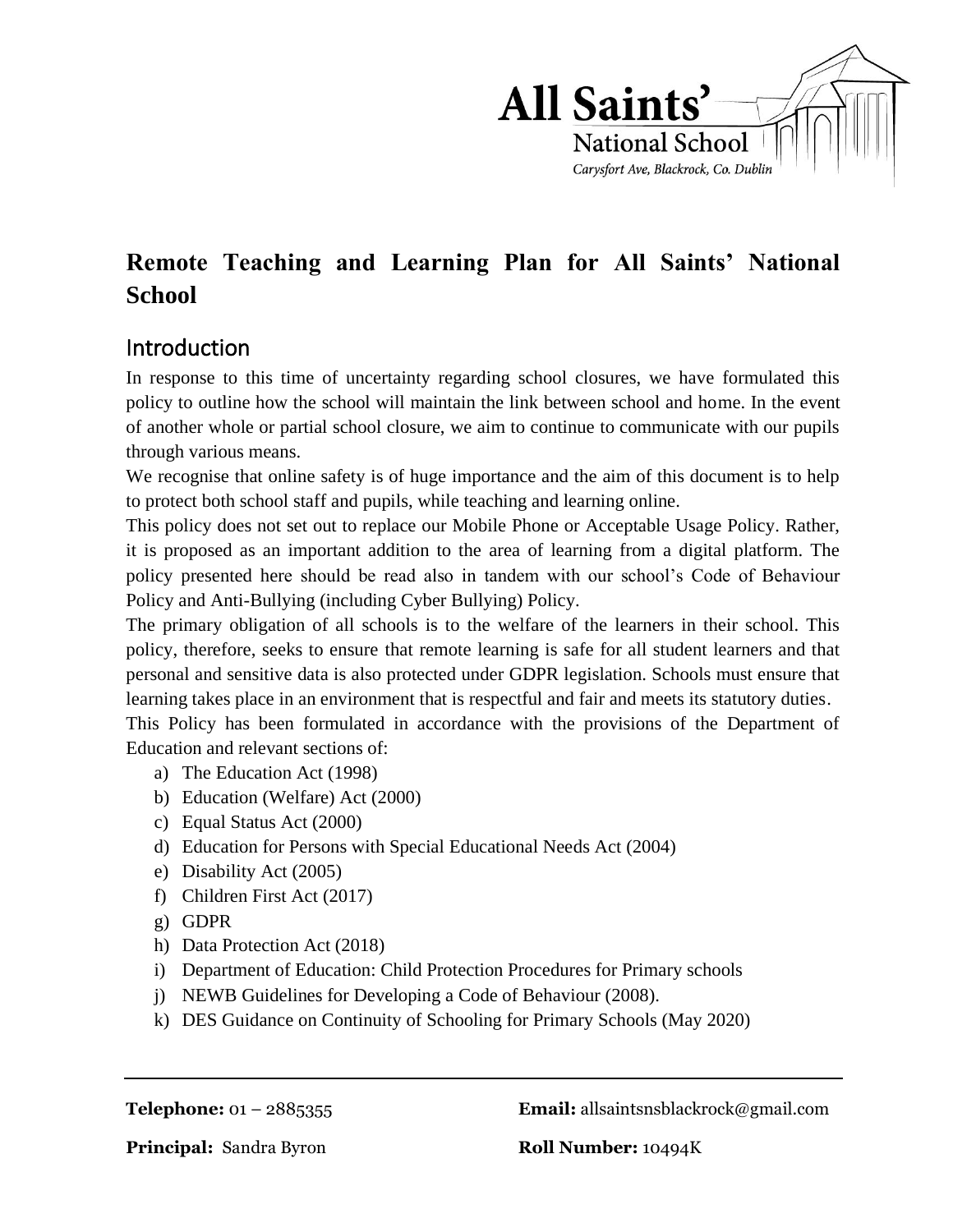- *l)* DES Guidance on Continuity of Schooling: *Supporting Primary Pupils at very High Risk to Covid 19* (August 2020)*.*
- *m)* Guidance on Remote Learning in a COVID-*19* Context: September December 2020

This is a working document. As we continue to explore options available to support distance learning, the document will be updated accordingly.

### **Context**

Teaching and Learning is always evolving, especially, as we move deeper into the 21st century. Developments in IT provide us all with great opportunities as learners and teachers. Never before has there been greater scope to learn using technology and it continues to change the learning relationship between teachers and students. Advances in technology mean that assignments can be delivered remotely and that greater access to information on the internet affords the opportunities for real learning to take place under the watchful and professional guidance of the teacher. However, whether a child is being directed remotely or via a traditional classroom environment, it is very important that all partners are aware that once a learning exchange takes place between a student and teacher, whether at home or school, the same statutory rules apply i.e. the school's Code of Positive Behaviour and all of the school's policies apply.

We recognise that online collaboration is essential for distance learning and that families are in favour of increased opportunities to maintain the connection between school and home. All Saints' NS uses a variety of child friendly, online tools, which assist in providing more effective teaching and learning, while also enabling greater communication between staff, families and students.

## Guidelines for good online communication in All Saints' National School

- 1. Under no circumstances should pictures or recordings be taken of video calls.
- 2. Staff, families and students are expected to behave in an appropriate, safe, respectful and kind manner online.
- 3. It is the duty of parents/guardians to supervise children while they are working online and to ensure that any content submitted to their teacher is appropriate.
- 4. Staff members will communicate with pupils and their families via SeeSaw.
- 5. Any electronic forms of communication will be for educational purposes and to allow for communication with families.
- 6. Students and staff will communicate using tools which have been approved by the school and of which parents have been notified (Seesaw, Zoom)

**Telephone:** 01 – 2885355 **Email:** allsaintsnsblackrock@gmail.com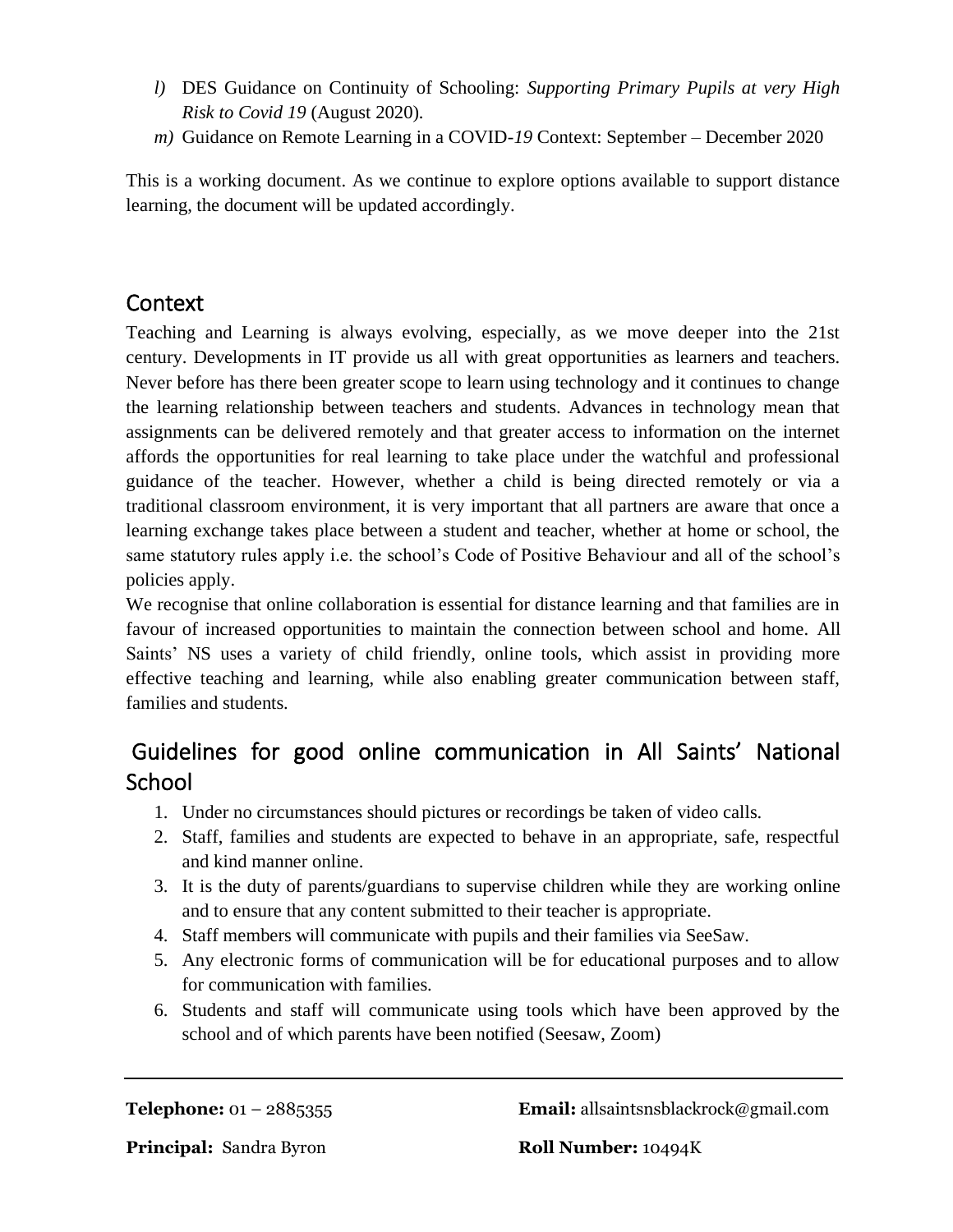- 7. Parental permission will be acquired before setting up a profile for a pupil on a communication forum.
- 8. For video/Zoom calls, parental permission is implied, as the link to a video call will be communicated via the parent/guardian's email address. Essentially, by virtue of the pupil logging on to the call, permission is assumed.
- 9. For security reasons, passwords will be provided to families, where applicable.
- 10. All Saints' National School cannot accept responsibility for the security of online platforms, in the event that they are compromised.

All Saints' National School will use four online platforms for communicating and connecting with families/pupils including the school website. Our 'Remote Teaching and Learning Plan' will include a combination of assigned work, pre-recorded lessons (Seesaw) and live sessions (Zoom).

### Media which the school will use

#### *Email*

Staff will communicate regularly with parents and pupils via Email. Teachers will post work for pupils each week (Sunday) by email.

Each teacher is assigned a class e-mail address through which he/she will communicate with parents/guardians and vice-versa. Parental queries will be addressed during school hours only  $(8:40-2:20)$  and should relate strictly to your child's teaching and learning.

#### *Seesaw*

*Seesaw Class App* is for our pupils to connect to their folder and they then have the option of uploading items to their folder for their teacher to see. This app is used from Junior Infants – Sixth Class and requires a QR which you will be provided with. Parental consent is required prior to using this app. Each child will be assigned an individual access code. Some lessons will be pre -recorded and uploaded via Seesaw.

#### *Zoom*

Zoom is a video-conferencing platform which will enable teachers, staff and pupils to connect via a live link. Teachers will connect with pupils regularly using pre-arranged Zoom Meetings.

**Telephone:** 01 – 2885355 **Email:** allsaintsnsblackrock@gmail.com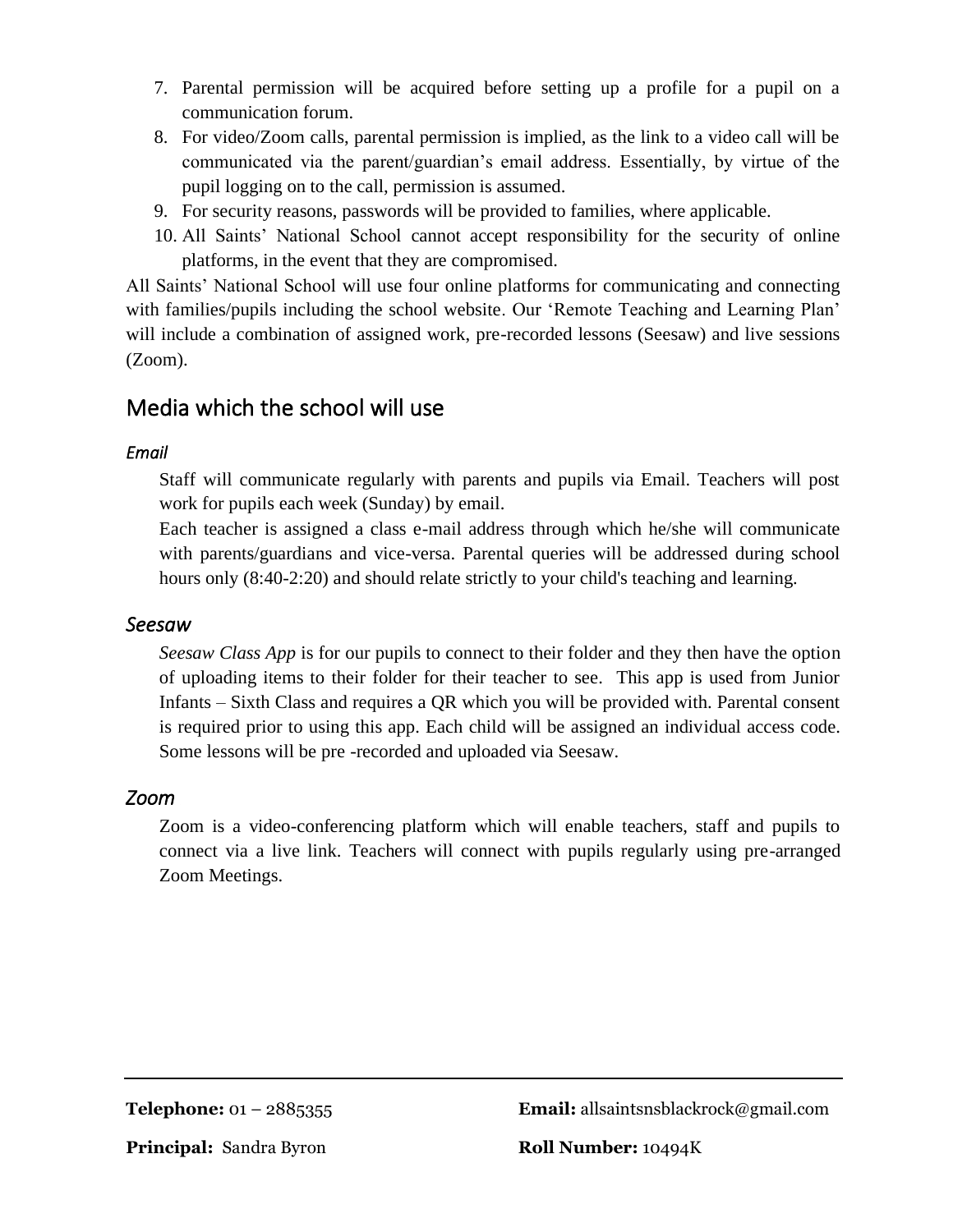### Rules for pupils using online communication

#### *For submitting learning:*

- 1. Submit work and pictures that are appropriate have an adult take a look at your work before you send it.
- 2. Use kind and friendly words.

#### *For video calls/Zoom:*

- 1. Remember to ensure you join each Zoom meeting using your family name.
- 2. Pictures or recordings of the video call are not allowed.
- 3. Remember our school rules they are still in place, even online.
- 4. Set up your device in a quiet space, with no distractions in the background.
- 5. Join the video with your microphone muted.
- 6. Raise your hand before speaking, just like you would do in class.
- 7. If you have the chance to talk, speak in your normal voice, using kind and friendly words.
- 8. Show respect by listening to others while they are speaking.
- 9. Ensure that you are dressed appropriately for the video call.
- 10. Be on time set a reminder if it helps.
- 11. Enjoy! Don't forget to wave hello to everyone when you join!

### Guidelines for parents and guardians

#### *For learning*

- 1. It is the responsibility of parents and guardians to ensure that pupils are supervised while they work online.
- 2. Check over the work which pupils send to their teacher, ensuring it is appropriate.
- 3. Continue to revise online safety measures with pupils.

#### *For video calls/Zoom*

- 1. Under no circumstances should pictures or recordings be taken of video calls.
- 2. Ensure that the school has the correct email address for inviting you to join apps and meetings.

**Telephone:** 01 – 2885355 **Email:** allsaintsnsblackrock@gmail.com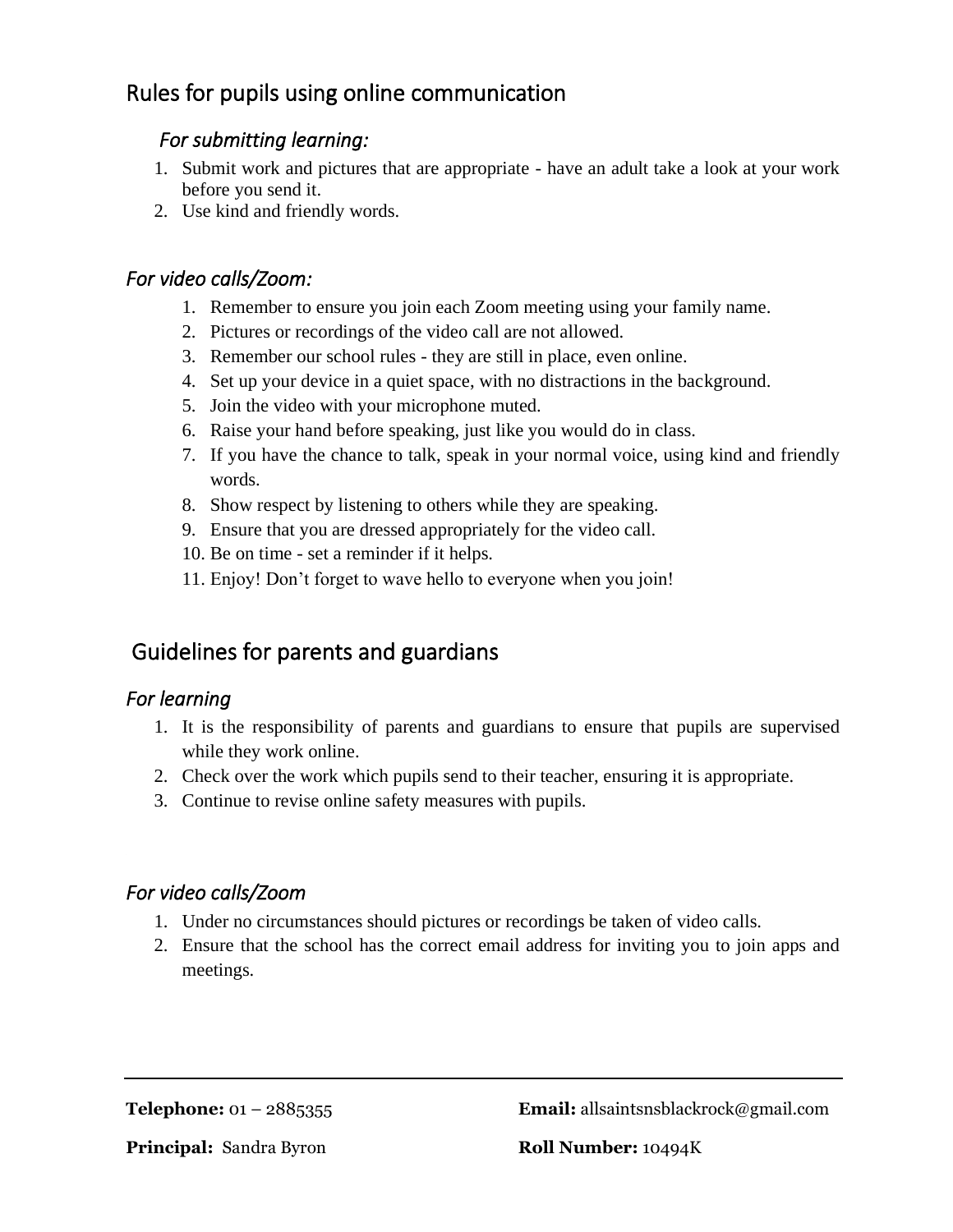- 3. The main purpose of a video call is to engage in online learning activities while maintaining a social connection between the school staff and pupils. Encourage pupils to listen and enjoy the experience.
- 4. Be aware that when participating in group video calls, you can be seen and heard unless you are muted or have disabled your camera.
- 5. You will automatically enter a waiting room when the code for a Zoom call has been entered. Please note that school staff will only accept users into video call if you can be identified by the display name on your zoom account. (i.e. Family Name)
- 6. Please ensure that your child is on time for a scheduled video, or they may be locked out. Please request to join the Zoom call approximately five minutes before the scheduled start time. This will give school staff time to verify your email address.
- 7. Make sure to familiarise your child with the software in advance. For video in particular, show them how to mute/unmute and turn the camera on/off.
- 8. Participants in the call should be dressed appropriately.
- 9. An appropriate background/room should be chosen for the video call.
- 10. For detailed information on GDPR and Zoom, please visit<https://zoom.us/privacy>

It is important to note that any breach of the above guidelines will result in a discontinuation of this method of communication. A breach may also result in a person being immediately removed from a meeting or a meeting being immediately terminated.

### Remote Teaching and Learning Protocols for Pupils

- 1. Check assigned work each week
- 2. Communication may only take place during normal school hours
- 3. The normal school calendar will apply
- 4. The following school policies apply to remote teaching and learning: a. Code of Behaviour
	- b. Anti- Bullying Policy
	- c. Acceptable Use Policy
- 5. Teaching and Learning best practice will continue to apply, with students expected to present all assignments to the best of their ability and on time, where possible in this evolving and unprecedented situation.
	- a. In so far as possible, provision for SEN students will be made when using Remote Learning methodologies.
	- b. In so far as possible, provision for student at very high-risk to Covid 19 will be made when using Remote Learning methodologies.

## Remote Teaching and Learning Protocols for Parents

1. We ask parents/guardians to ensure protocols for students are adhered to.

**Telephone:** 01 – 2885355 **Email:** allsaintsnsblackrock@gmail.com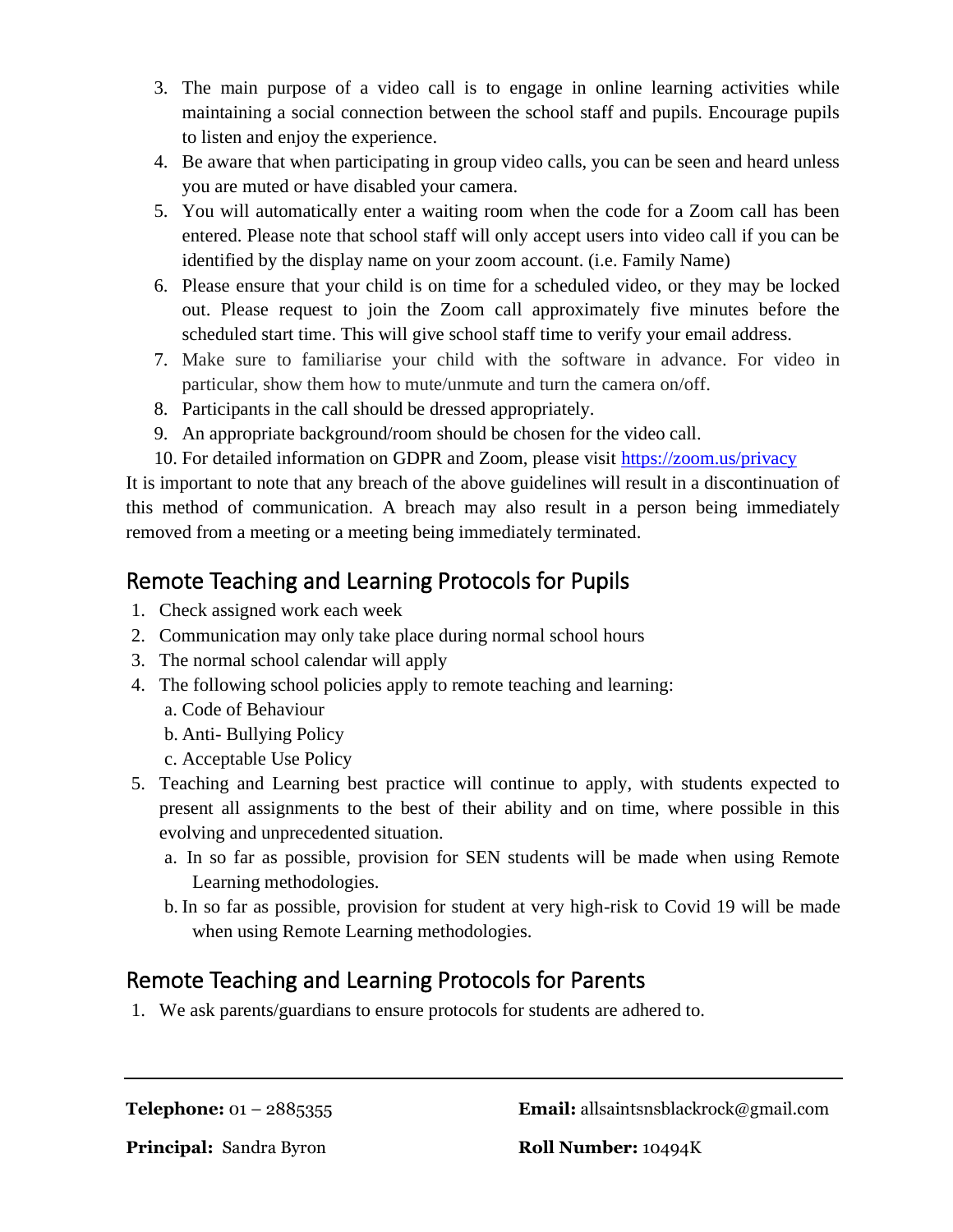- 2. Check-in on their child's school work on a daily basis and talk to their child about the work being assigned.
- 3. The health and wellbeing of all is paramount. Circumstances may change for any of us unexpectedly, teachers or parents, so please keep schooling in perspective and do not allow anything school related to impinge on your child negatively. You are the primary educator of your child and you make those calls. We encourage a little work every week day for routine. We provide work and guidance and ask parents and pupils to do their best and that is all.

### Remote Teaching and Learning Protocols for Teachers/SNA's

- 1. Check uploaded work each week
- 2. Communication may only take place during normal school hours
- 3. The normal school calendar will apply
- 4. The following school policies apply to remote teaching and learning:
	- a. Child Protection Policy
	- b. Data Protection Policy
- 5. Teaching and Learning best practice will continue to apply with students expected to present all assignments to the best of their ability and on time, where possible.

## Remote Teaching and Learning Provision specifically for the following Covid 19 related scenarios

#### *Provision for children who are at very high risk to Covid 19:*

The school will engage directly with relevant parents, regarding remote educational provision for children who are deemed to be at **very high risk** to Covid-19 (see HSE Guidelines) where medical certification has been provided to the school.

### *Provision for all other children who are instructed to self-isolate by their GP or HSE Public Health, educational provision will be provided as follows:*

- **1. Children who are awaiting Covid 19 test results for themselves or a family member and have been instructed by their GP to isolate at home for a few days.**  These pupils will be supported to catch up on their learning on their return to school.
- **2. Children isolating at home on instruction from their GP due to a confirmed case within their own family/close contact outside of school (14-day isolation period).**  Teacher will link in with the pupil via See-Saw (not video conferencing).
- **3. School POD small group instructed by HSE Pubic Health to self-isolate.**  Teacher will link in with the pupils via See-Saw (not video conferencing)

**Telephone:** 01 – 2885355 **Email:** allsaintsnsblackrock@gmail.com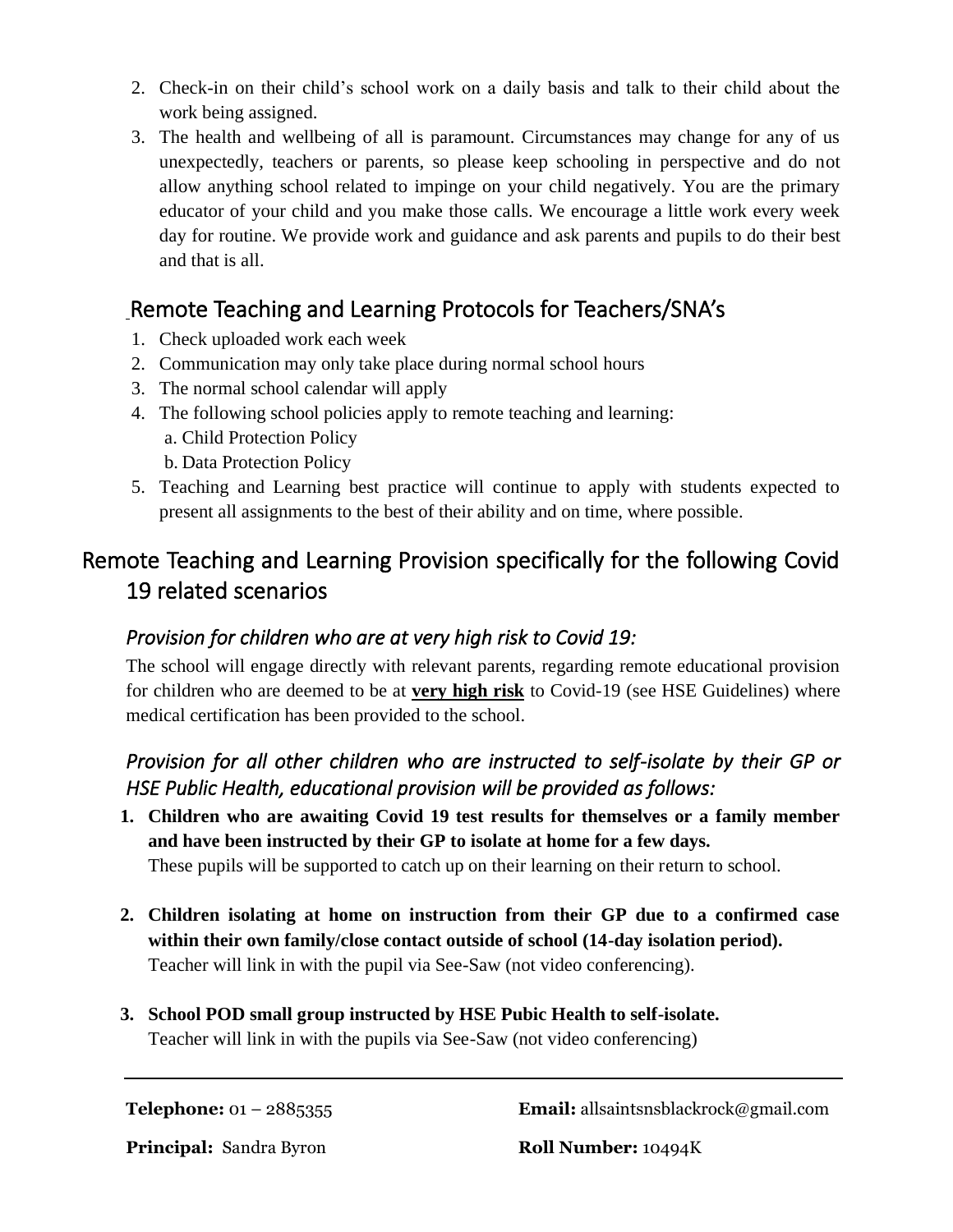**4. School bubble (whole class) instructed by HSE Public Health to self-isolate (14day isolation period).** 

Teacher will engage with the bubble daily on Seesaw and regularly on Zoom.

**5. Whole school closure as instructed by HSE Public Health (duration of closure will be advised by Public Health)**

Teachers will engage with pupils, using a blended approach of pre-recorded lessons, Seesaw and regular contact on Zoom.

#### **Please note that the current situation is quite fluid and these circumstances may vary throughout the year.**

#### Summary:

- 1. Do what you can, within your circumstances. Forget about following books and workbooks outside of the work set by teachers for the moment.
- 2. There will be no school work set for planned school closures/holidays. There will be no interaction on Zoom or Seesaw during these times
- 3. Please keep abreast of emails from the school.
- 4. We ask parents/guardians, students and teachers to ensure protocols are adhered to at all times.
- 5. If you have yet to connect to any of the on-line platforms please do so. If you are experiencing difficulties please email the school and we will assist you in any way that we can and please contact the school with any further queries you may have.

We thank the school community for adhering to the above guidelines for everyone's safety and welfare.

This plan was ratified by the BOM of All Saints' National School at its meeting on:

and is subject to change, in light of any guidance or instruction received from Department of Education and Skills/HSE Public Health.

 $Signed:$ 

(Chairperson BOM)

**Telephone:** 01 – 2885355 **Email:** allsaintsnsblackrock@gmail.com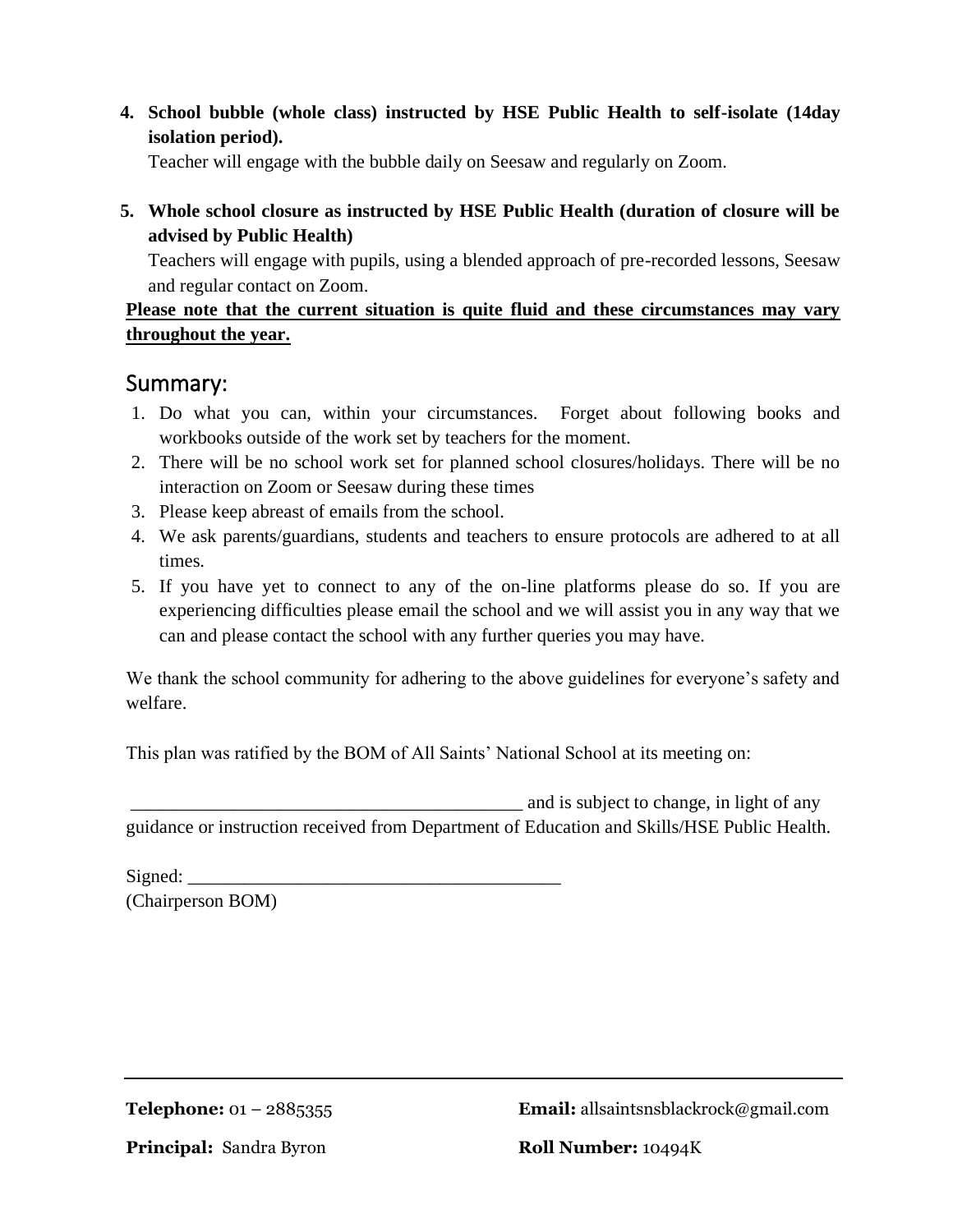## **Recommended Apps**

In addition to a pared back plan of work for your child/children, we suggest the following Apps for your child's use too, if you can access them. If not, do not worry, they are helpful but not essential.

- Cúla 4: Excellent for younger pupils for Irish vocab very child friendly. There are also videos of your children's favourite cartoons here as Gaeilge which would be useful to watch occasionally to keep up with Irish.
- Doulingo: most suitable from 2nd class upwards. Excellent app. Tests your child Irish ability level at the start and they work away at their own level for 10mins daily.
- Mathduel: For tables. Fun and interactive.
- Starfall: For spellings. Again, very child friendly and useful to keep spellings progressing without feeling like schoolwork.
- Jolly Phonics App: to keep up phonics learning for infant classes.
- Dolch words Apps (there is a wide range available): for the development of sight words.
- Nessy Apps: for reading for pupils with dyslexia or difficulties.
- PinkFong: Digital stories for infant classes. Excellent and engaging.
- Khan Academy: Useful for maths for older pupils especially.
- Kahoot: for general knowledge and quizzes.
- Toontastic: probably the best app ever for digital storytelling pupils can devise their own digital story, picking a range of characters, settings, even musical background. They plan a beginning, middle and end to their story and can record their own voices to tell the story.
- Puppetpals: similar to toontastic useful for younger pupils. They can record themselves telling the story also.
- Lightbot Coding app super for all ages.

**Telephone:** 01 – 2885355 **Email:** allsaintsnsblackrock@gmail.com